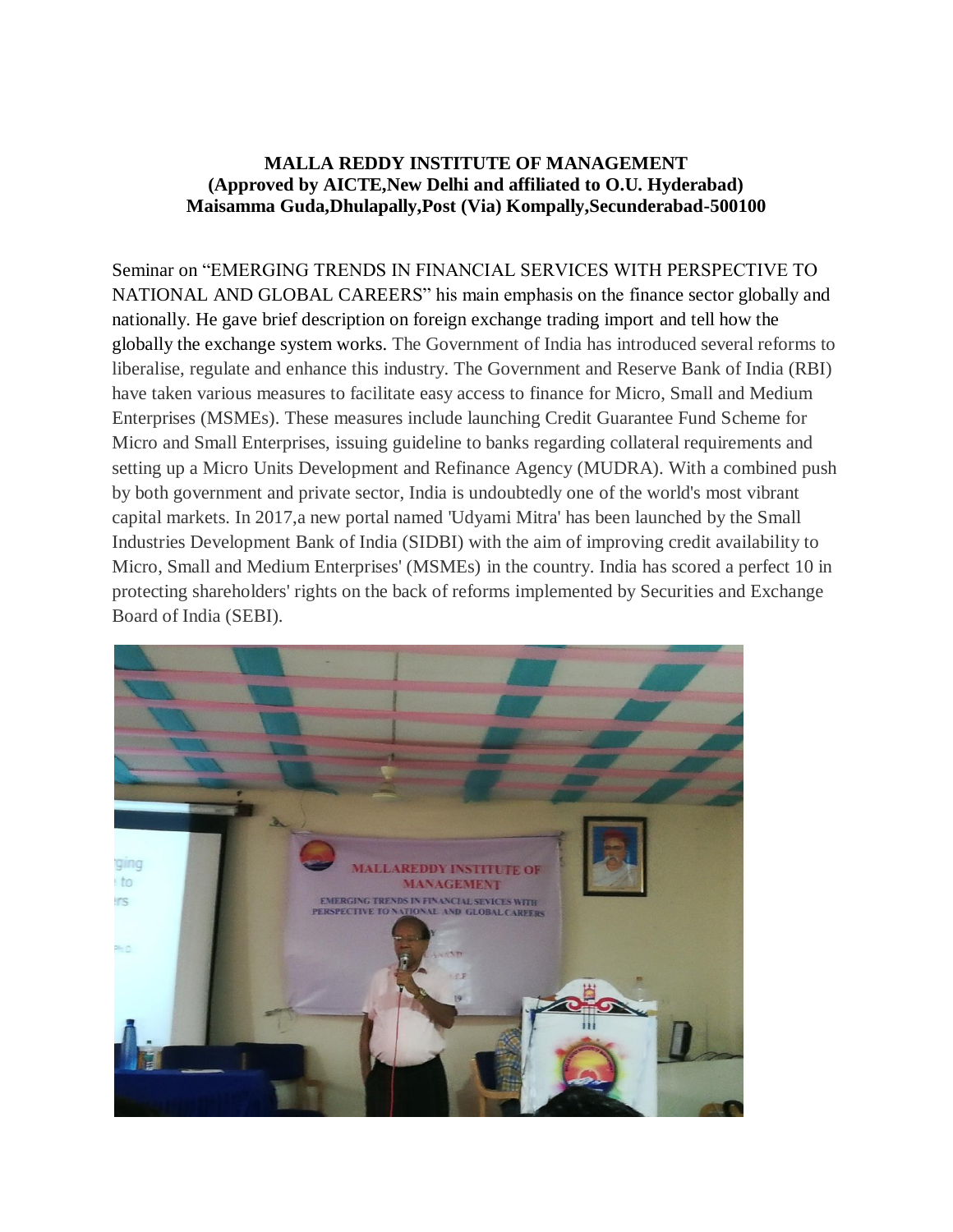

Dr Ch Anand sir explaining students about importance of financial system in India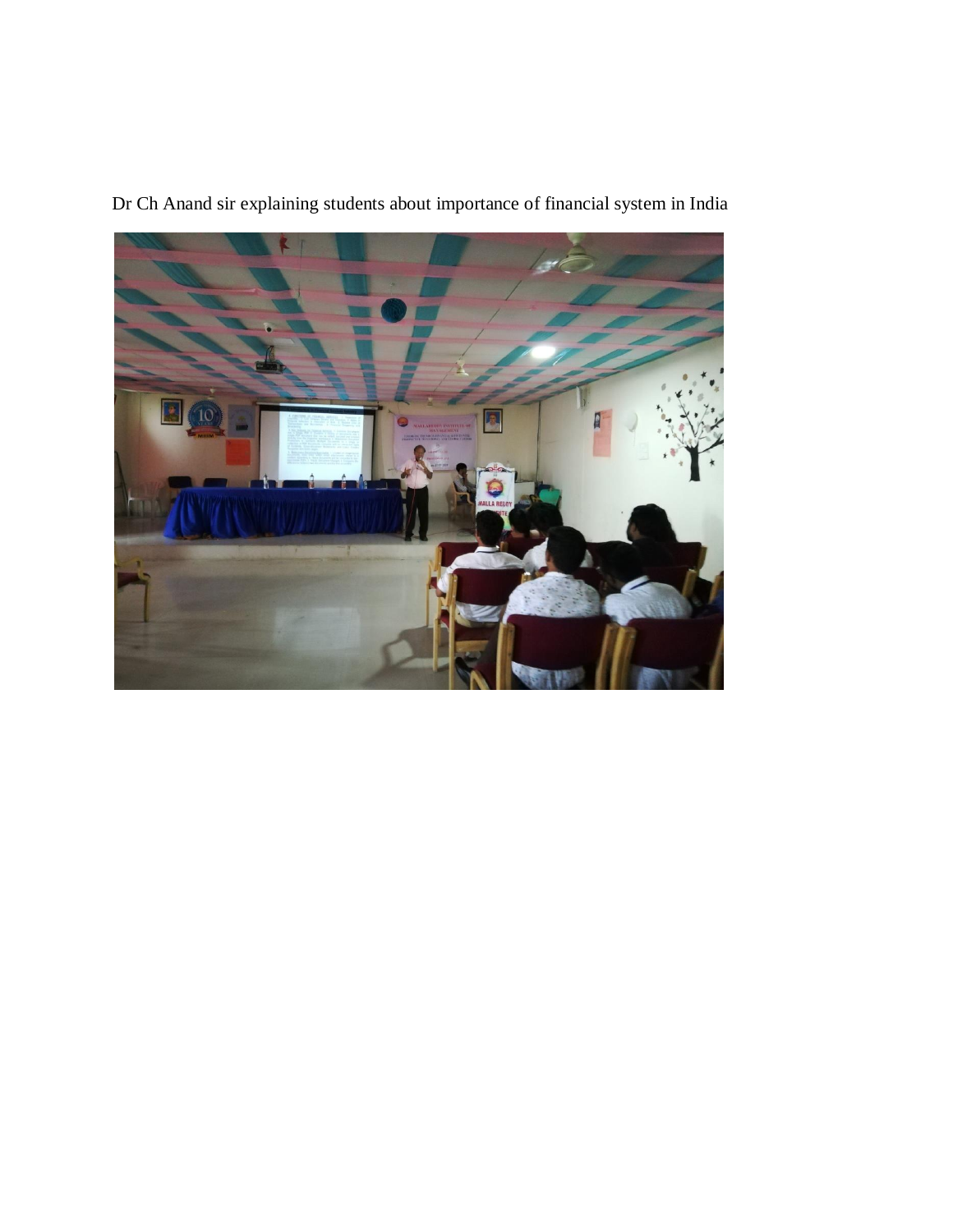Students listening to the seminar



Felicitation done by Mr Firooz Amhed (HOD) to Dr Anand sir